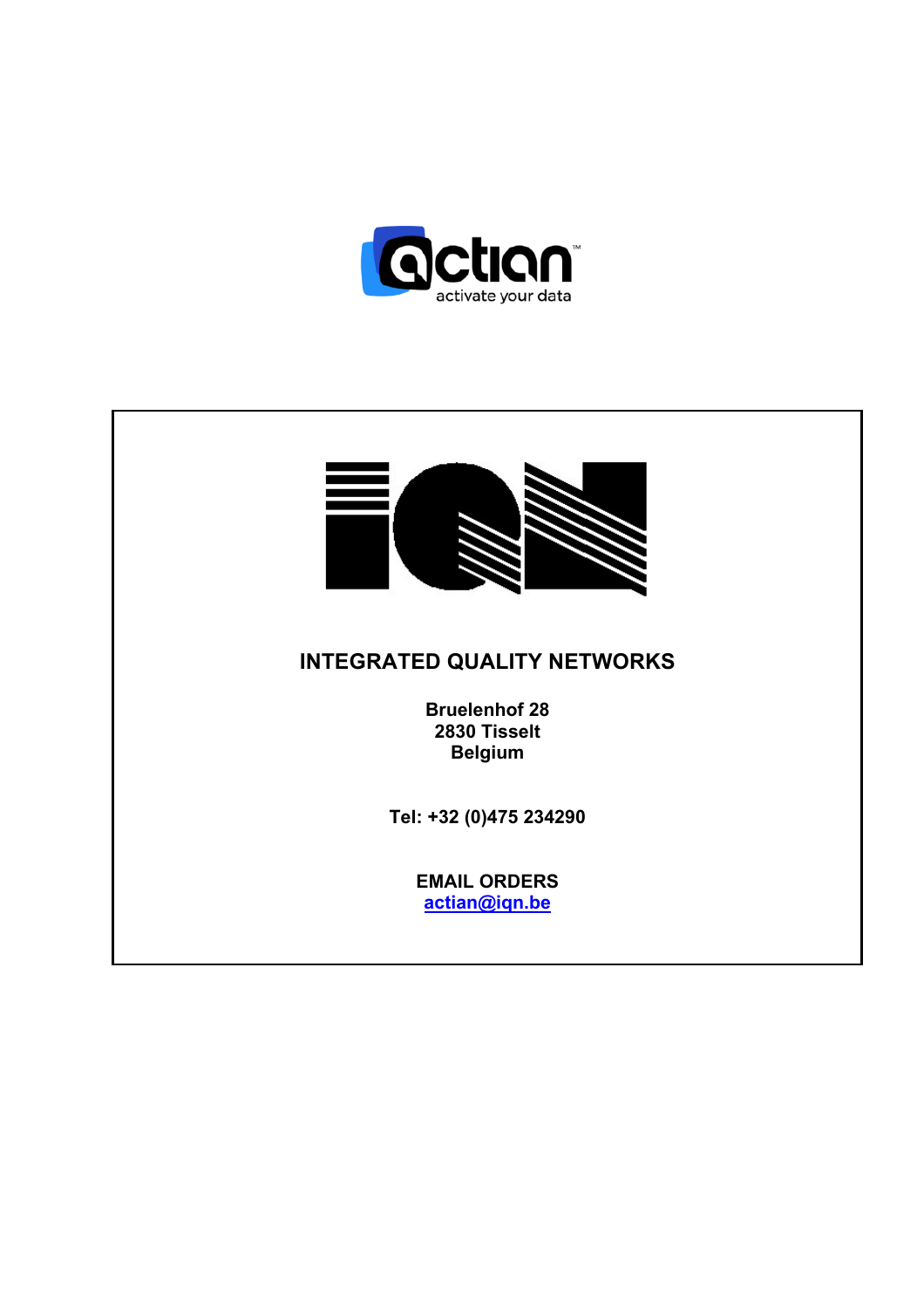**Actian Corporation**  Actian ZEN Price List Effective April 20<sup>th</sup>, 2022



# **Actian ZEN Price List**

| Actian Zen Cloud Server Upgrade from Zen Enterprise Server 6   |  |
|----------------------------------------------------------------|--|
|                                                                |  |
|                                                                |  |
|                                                                |  |
|                                                                |  |
|                                                                |  |
|                                                                |  |
|                                                                |  |
|                                                                |  |
|                                                                |  |
|                                                                |  |
|                                                                |  |
|                                                                |  |
|                                                                |  |
|                                                                |  |
|                                                                |  |
|                                                                |  |
|                                                                |  |
|                                                                |  |
|                                                                |  |
| Actian Zen Enterprise Server Insurance User Count Increase  13 |  |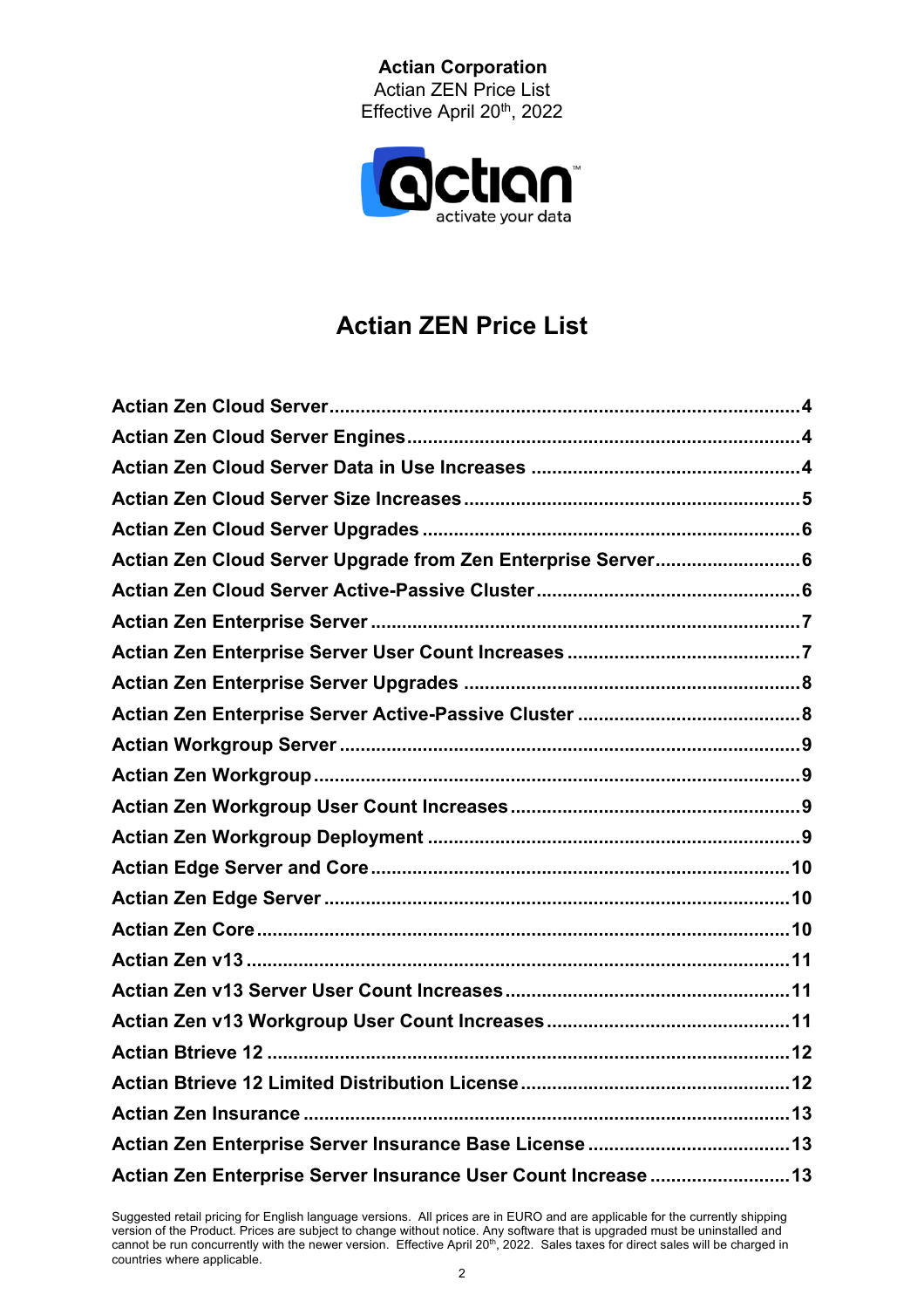Actian ZEN Price List Effective April 20<sup>th</sup>, 2022

| Actian Zen Software Developers Bundle - 1 Year Subscription  14 |  |
|-----------------------------------------------------------------|--|
|                                                                 |  |
|                                                                 |  |
|                                                                 |  |
|                                                                 |  |
|                                                                 |  |
|                                                                 |  |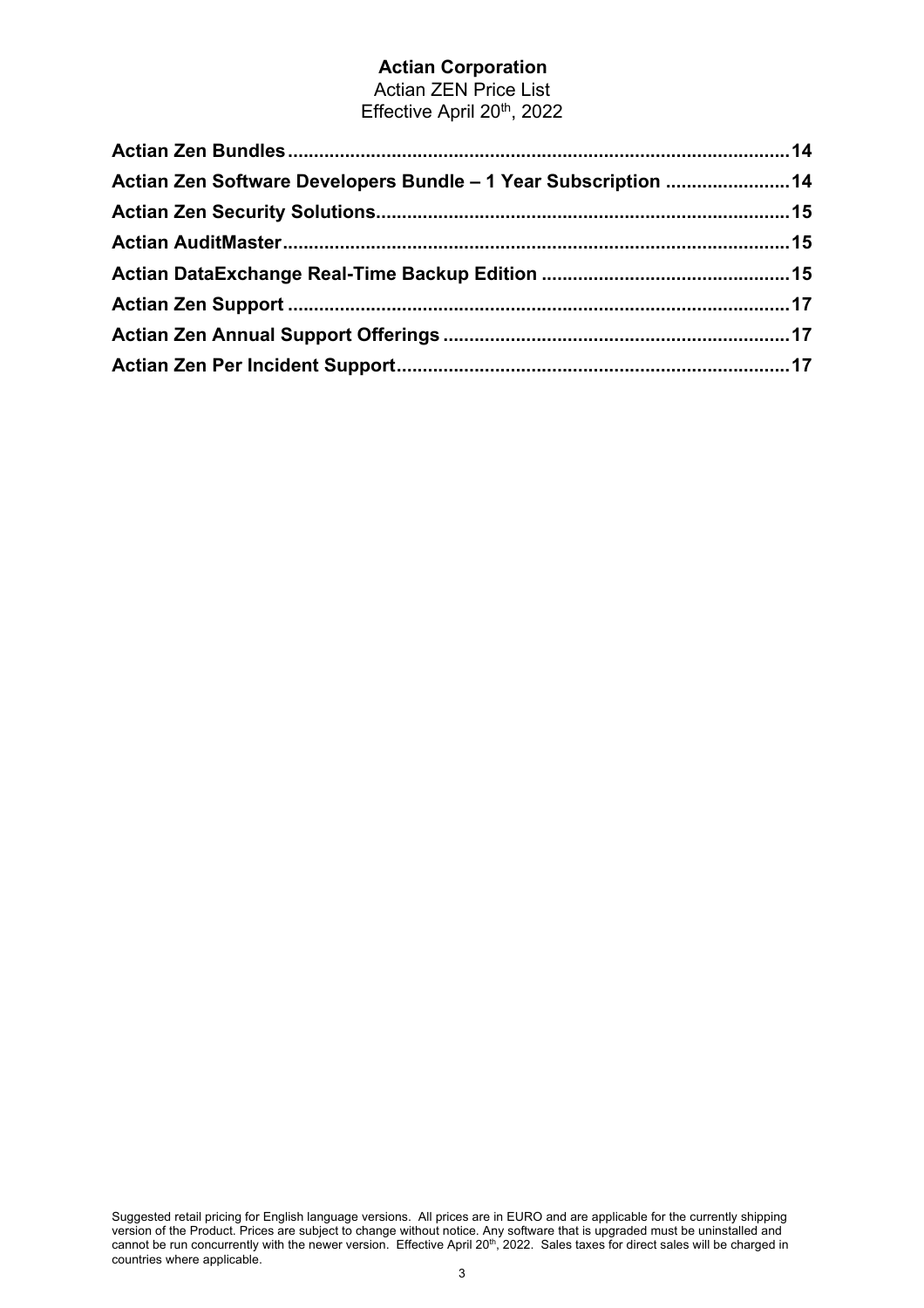Actian ZEN Price List Effective April 20th, 2022

# **Actian Zen Cloud Server**

## **Actian Zen Cloud Server Engines**

| <b>Size</b> | Price          | Data in Use | v14                    | v15                    |
|-------------|----------------|-------------|------------------------|------------------------|
| Small       | 3.739 € I      | 20 GB       | Z14CLD-1506020-000--01 | Z15CLD-1506020-000--01 |
| Medium      | 12.475 € 1     | $100$ GB    | Z14CLD-1506100-000-01  | Z15CLD-1506100-000-01  |
| Large       | $23.995 \in I$ | 200 GB      | Z14CLD-1506200-000-01  | Z15CLD-1506200-000-01  |
| SuperSize   | 41.179 € I     | Unlimited   | Z14CLD-1506000-UNL-01  | Z15CLD-1506000-UNL-01  |

1. Zen Cloud Server product keys may be used on only one machine (physical or virtual) at a time. Standard product keys must be de-authorized before being used to authorize another instance of Zen Cloud Server.

2. Zen Cloud Server size is measured by Data in Use only. Data in Use are maximum values licensed for the Zen Cloud Server Size. These values can be increased by adding Data in Use Increases.

3. A license for Actian Backup Agent is included with Zen Cloud Server. Backup Agent executables are included in Windows versions of Zen Cloud Server.

### **Actian Zen Cloud Server Data in Use Increases**

| Data-in-Use Permanent    | Price  | v14                   | v15                   |
|--------------------------|--------|-----------------------|-----------------------|
| 10 GB                    | 2.011€ | Z14CLD-3406010-000-01 | Z15CLD-3406010-000-01 |
|                          |        |                       |                       |
| Data-in-Use Time Limited | Price  | v14                   | v15                   |

1. Data in Use Increases may only be applied to base Zen Cloud Server installations.

2. Data in Use Increases are not eligible for upgrade.

3. Time-limited Data-in-Use Increases have a term of 60 days from the day the product key is authorized.

4. Time-limited Data-in-Use Increases cannot be moved to another machine after being authorized.

5. Time-limited Data-in-Use Increases may be used to increase Actian Zen Cloud Server Insurance License.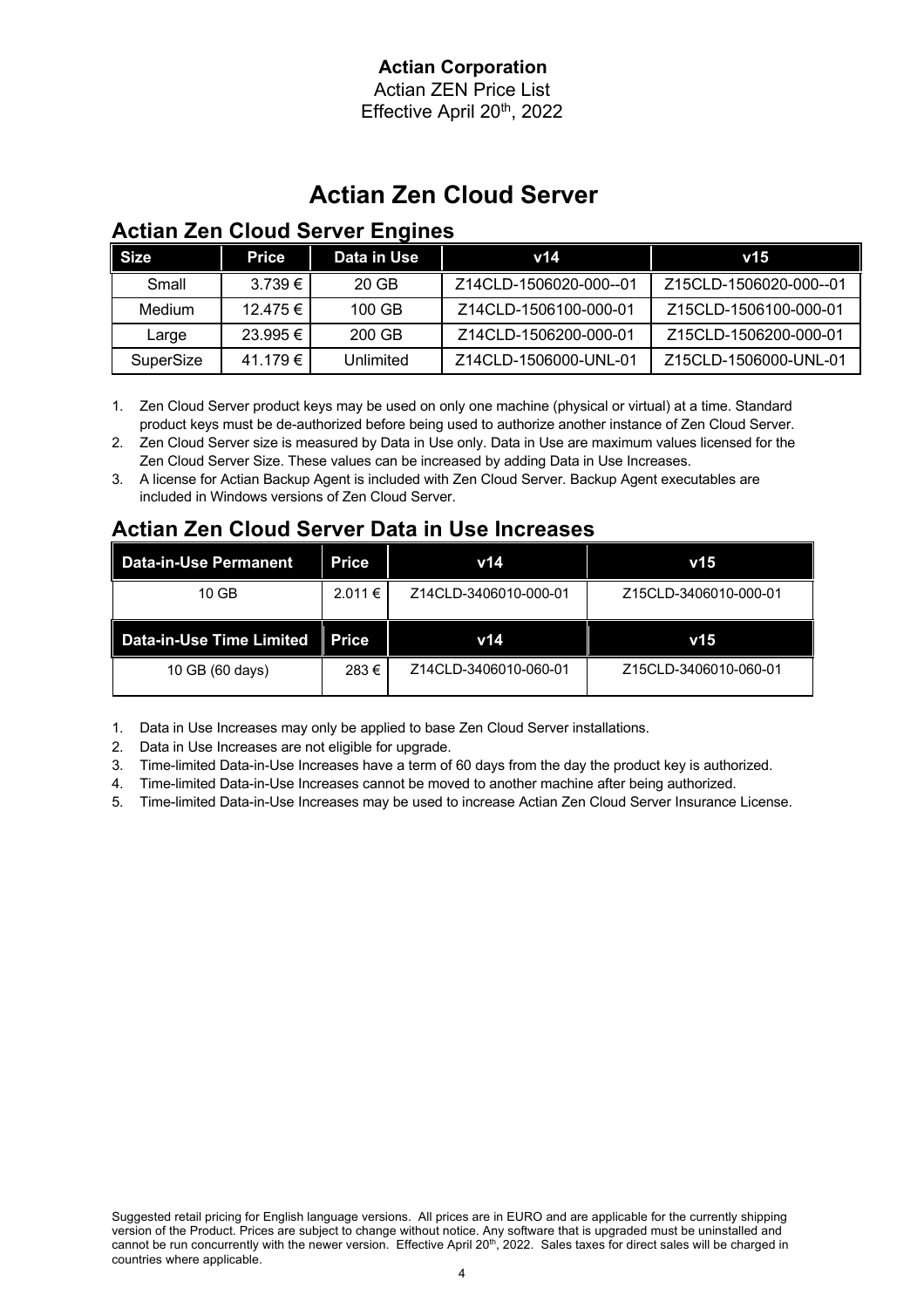Actian ZEN Price List Effective April 20th, 2022

#### **Actian Zen Cloud Server Size Increases**

| <b>Size</b>         | <b>Price</b> | v14                     | v15                     |
|---------------------|--------------|-------------------------|-------------------------|
| Small to Medium     | 10.459€      | Z14CLD-3406100-000-1-01 | Z15CLD-3406100-000-1-01 |
| Small to Large      | 21.979€      | Z14CLD-3406200-000-1-01 | Z15CLD-3406200-000-1-01 |
| Small to SuperSize  | 39.259€      | Z14CLD-3406000-UNL-1-01 | Z15CLD-3406000-UNL-1-01 |
| Medium to Large     | 12.379€      | Z14CLD-3406100-000-2-01 | Z15CLD-3406200-000-2-01 |
| Medium to SuperSize | 29.659€      | Z14CLD-3406000-UNL-2-01 | Z15CLD-3406000-UNL-2-01 |
| Large to SuperSize  | 18.139€      | Z14CLD-3406000-UNL-3-01 | Z15CLD-3406000-UNL-3-01 |

1. Zen Cloud Server Size increases apply only to size changes within the same version of Zen Cloud Server. For example, moving from Small to Medium in Zen Cloud Server 13.

- 2. Size decreases are not allowed.
- 3. No media available for Size Increases.

#### **Actian Zen Cloud Server Sidegrade from Zen Enterprise Server**

| <b>From Users</b> | To Size          | Price    | v14                      | v15                      |
|-------------------|------------------|----------|--------------------------|--------------------------|
| 6 and 10          | Small            | 2.491 €  | Z14CLD-8106020-000-S1-01 | Z15CLD-8106020-000-S1-01 |
| 20 and 50         | Medium           | 7.291 €  | Z14CLD-8106100-000-S1-01 | Z15CLD-8106100-000-S1-01 |
| 100 and 250       | Large            | 11.227 € | Z14CLD-8106200-000-S1-01 | Z15CLD-8106200-000-S1-01 |
| 500               | <b>SuperSize</b> | 21.115 € | Z14CLD-8106000-UNL-S1-01 | Z15CLD-8106000-UNL-S1-01 |

1. Sidegrades are moving from Actian Zen Enterprise Server to the same version number of Actian Zen Cloud Server. For example, moving from Zen Enterprise Server to Zen Cloud Server is a sidegrade.

2. Sidegrades to Zen Cloud Server from Zen Enterprise Server may only occur in the user-count to size range combinations published in this price list. For example, 6-user Zen Enterprise Server may only sidegrade to Zen Cloud Server Small.

- 3. Zen Enterprise Server UCI's cannot be side graded to Zen Cloud Server.
- 4. To move from a Zen Enterprise Server user count to another Zen Cloud Server Size, first sidegrade to Zen Cloud Server then increase to the preferred Zen Cloud Server size.
- 5. For example, to move from 6-user Zen Enterprise Server to Zen Cloud Server Medium: 1) first sidegrade from Zen Enterprise Server to Zen Cloud Server Small, then 2) Increase from Zen Cloud Server Small to Zen Cloud Server Medium.
- 6. Any Zen Enterprise Server license that is sidegraded must be deauthorized and may not be re-authorized or run concurrently with the Zen Cloud Server sidegrade license.
- 7. Downgrades are not allowed.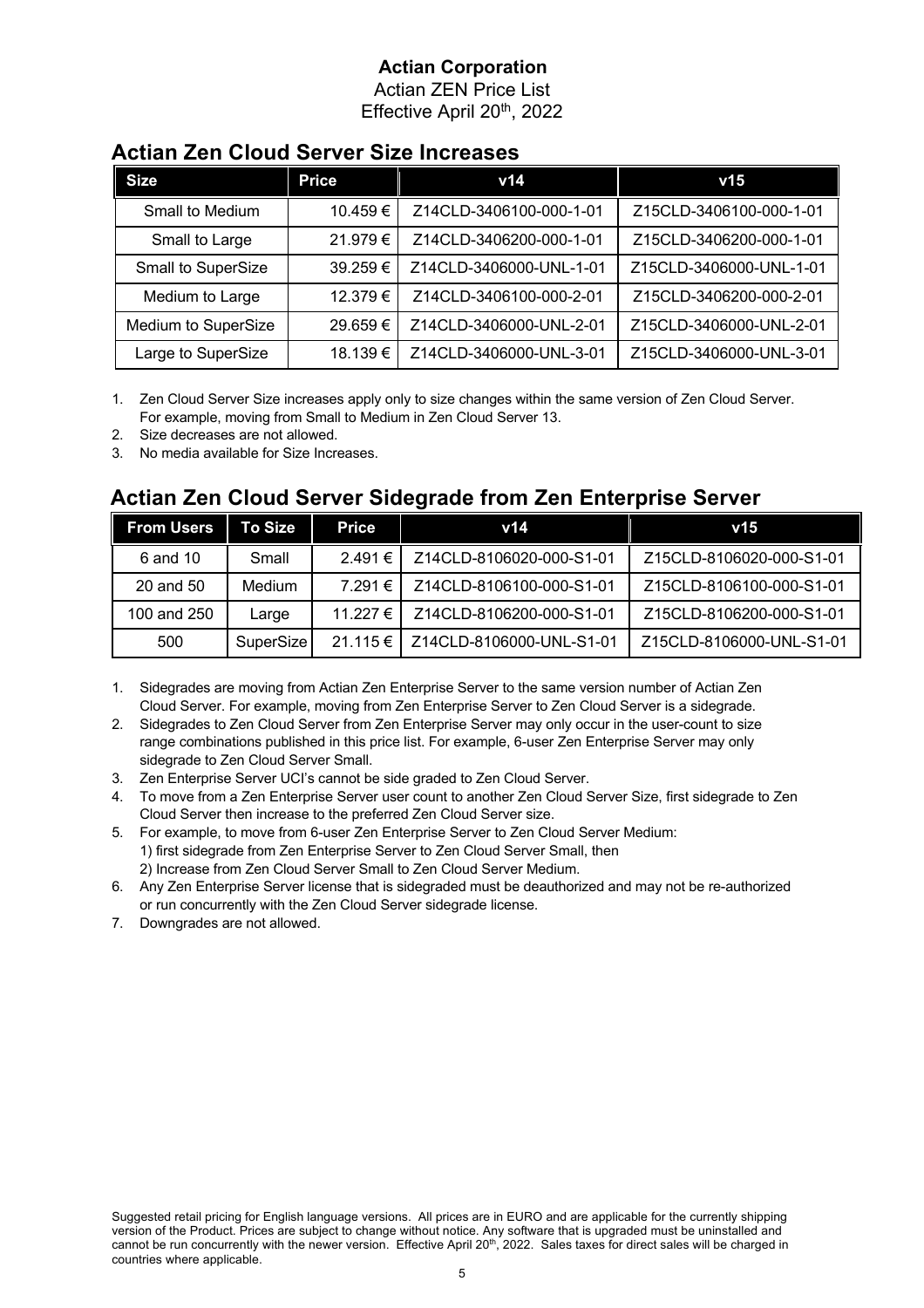Actian ZEN Price List Effective April 20<sup>th</sup>, 2022

| . .         |              |             |                         |                         |
|-------------|--------------|-------------|-------------------------|-------------------------|
| <b>Size</b> | Price        | Data in Use | From $v13$ to $v14$     | From $v14$ to $v15$     |
| Small       | $1.915 \in$  | 20 GB       | Z14CLD-8106020-000-1-01 | Z15CLD-8106020-000-1-01 |
| Medium      | 6.331 €      | $100$ GB    | Z14CLD-8106100-000-1-01 | Z15CLD-8106100-000-1-01 |
| Large       | $11.611 \in$ | 200 GB      | Z14CLD-8106200-000-1-01 | Z15CLD-8106200-000-1-01 |
| SuperSize   | 20.635€      | Unlimited   | Z14CLD-8106000-UNL-1-01 | Z15CLD-8106000-UNL-1-01 |

### **Actian Zen Cloud Server Upgrades**

1. Proof of purchase of installed version of PSQL Vx (the version being upgraded) is required.

- 2. Upgrades must be of the same size or one level higher than the installed base Zen Cloud server license.
- 3. Reducing size during an upgrade is not allowed.
- 4. Data-in-use increases cannot be upgraded.
- 5. Any software that is upgraded must be uninstalled and may not be reinstalled or run concurrently with the newer version.
- 6. Downgrades are not allowed.

## **Actian Zen Cloud Server Upgrade from Zen Enterprise Server**

| <b>From Users</b> | To Size   | Price       | From $v13$ to $v14$     | From $v13$ to $v14$     |
|-------------------|-----------|-------------|-------------------------|-------------------------|
| 6 and 10          | Small     | $2.779 \in$ | Z14CLD-8106020-000-2-01 | Z15CLD-8106020-000-2-01 |
| 20 and 50         | Medium    | 7.867€      | Z14CLD-8106100-000-2-01 | Z15CLD-8106100-000-2-01 |
| 100 and 250       | Large     | 12.475 €    | Z14CLD-8106200-000-2-01 | Z15CLD-8106200-000-2-01 |
| 500               | SuperSize | 22.075€     | Z14CLD-8106000-UNL-2-01 | Z15CLD-8106000-UNL-2-01 |

- 1. These upgrades are moving from an older version of Zen Server to a newer version of Zen Cloud Server. For example, moving from Zen v14 Enterprise Server to Zen v15 Cloud Server is an upgrade.
- 2. Upgrades to Zen Cloud Server from Zen Enterprise Sever may only occur in the user-count to size range combinations published in this price list. For example, 6-user Zen Enterprise Server may only upgrade to Zen Cloud Server Small.
- 3. To move from a Zen Enterprise Server user count to another Zen Cloud Server Size, first upgrade to Zen Cloud Server then increase to the preferred Zen Cloud Server size.
- 4. For example, to move from 6-user Zen v14 Server to Zen v15 Cloud Server Medium: 1) first upgrade from Zen v14 Enterprise Server to Zen v15 Cloud Server Small, then 2) increase from Zen Cloud Server Small to Zen Cloud Server Medium.
- 5. Zen Enterprise Server UCI's cannot be upgraded to Zen Cloud Server.
- 6. Any software that is upgraded must be uninstalled and may not be reinstalled or run concurrently with the newer version.
- 7. Downgrades are not allowed

## **Actian Zen Cloud Server Active-Passive Cluster**

| Size      | Price        | Data in Use | v14                     | $\mathsf{v}$ 15         |
|-----------|--------------|-------------|-------------------------|-------------------------|
| Small     | $5.659 \in$  | 20 GB       | APC14CLD-1506020-000-01 | APC15CLD-1506020-000-01 |
| Medium    | 18 715 €     | $100$ GB    | APC14CLD-1506100-000-01 | APC15CLD-1506100-000-01 |
| Large     | $35.995 \in$ | 200 GB      | APC14CLD-1506200-000-01 | APC15CLD-1506200-000-01 |
| SuperSize | 61 819 €     | Unlimited   | APC14CLD-1506000-UNL-01 | APC15CLD-1506000-UNL-01 |

1. The key delivered with Active-Passive Cluster licenses may be authorized on two separate machines (physical or virtual). The Active-Passive Cluster license is designed to support failover scenarios where one Zen system is active, and another is passive. The Zen Cloud Server Active-Passive Cluster license may only be used on one active system at a time.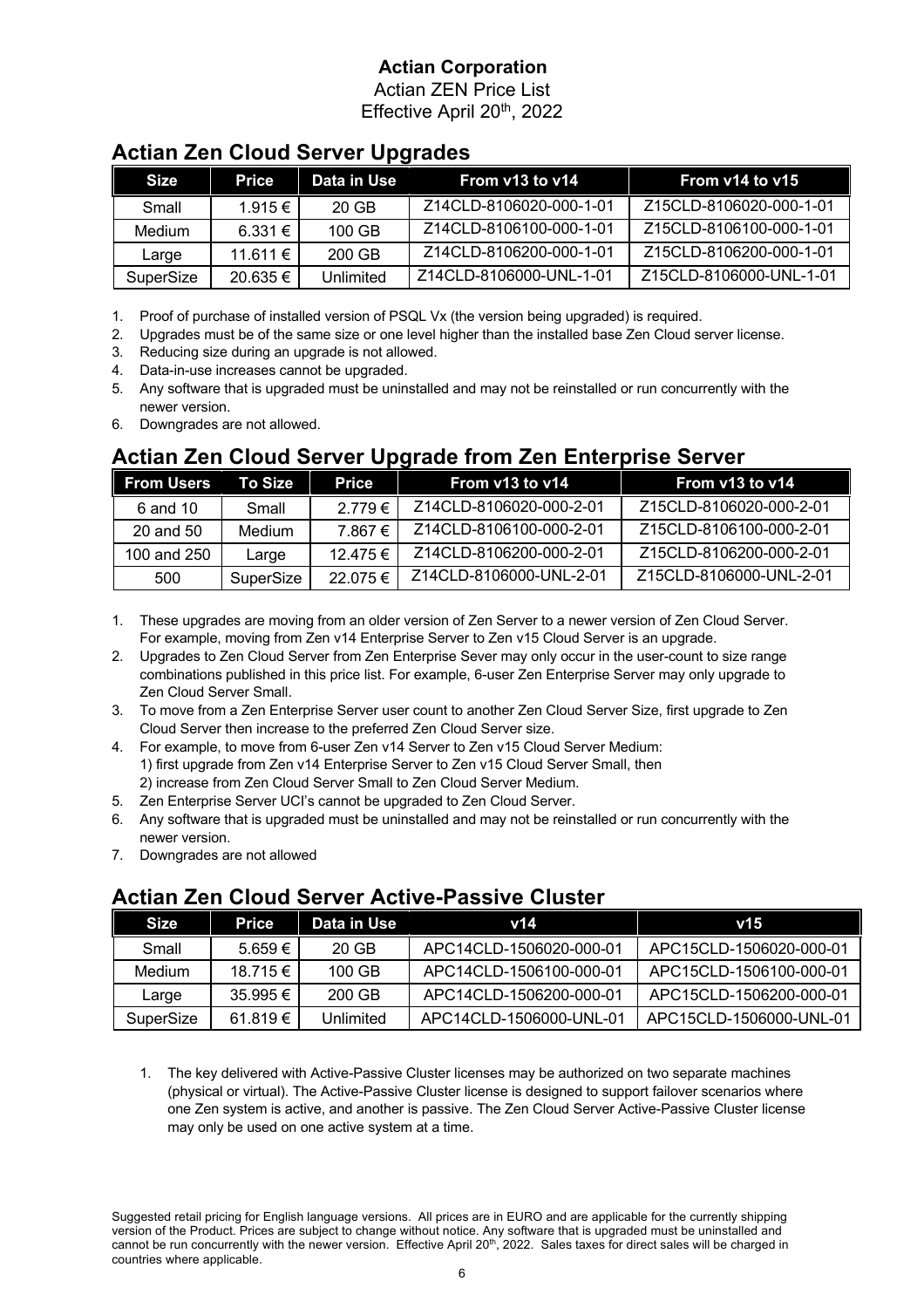Actian ZEN Price List Effective April 20th, 2022

# **Actian Zen Enterprise Server**

| <b>Users</b> | <b>Price</b> | V <sub>14</sub>   | v15               |
|--------------|--------------|-------------------|-------------------|
|              | 380€         | Z14-150664-001-01 | Z15-150664-001-01 |
| 6            | 1.435 €      | Z14-150664-006-01 | Z15-150664-006-01 |
| 10           | 2.107 €      | Z14-150664-010-01 | Z15-150664-010-01 |
| 20           | $3.643 \in$  | Z14-150664-020-01 | Z15-150664-020-01 |
| 35           | 5.851€       | Z14-150664-035-01 | Z15-150664-035-01 |
| 50           | 7.675€       | Z14-150664-050-01 | Z15-150664-050-01 |
| 100          | 13.243 €     | Z14-150664-100-01 | Z15-150664-100-01 |
| 250          | 19.195€      | Z14-150664-250-01 | Z15-150664-250-01 |
| 500          | 26.491€      | Z14-150664-500-01 | Z15-150664-500-01 |

#### **Actian Zen Enterprise Server Engines**

1. Enterprise Server licenses may be used on only one machine (physical or virtual) at a time.

- 2. Enterprise Server licenses must be deauthorized before being used to authorize another instance of Zen.
- 3. These licenses are not stackable. Increasing the number of users allowed on an existing instance of Zen Enterprise Server requires the purchase of a User Count Increase.
- 4. 32-bit Zen Enterprise Server for Windows includes 32-bit Client. 64-bit Zen Enterprise Server for Windows includes 32- and 64-bit Clients.
- 5. Microsoft licensing for some operating systems may limit the acceptable user count for Zen to a smaller range (for example 6, 10 and 20) than is shown in this price list.
- 6. Zen Enterprise Server 1-user installations cannot add user count increases.
- 7. A license for Actian Backup Agent is included with Zen Enterprise Server. Backup Agent executables are included in Windows versions. Backup Agent for Linux and OS X must be downloaded separately.

#### **Actian Zen Enterprise Server User Count Increases**

| <b>Users</b> | <b>Price</b> | v14               | v15               |
|--------------|--------------|-------------------|-------------------|
| 6            | 1.435 €      | Z14-340664-006-01 | Z15-340664-006-01 |
| 10           | 2.107 €      | Z14-340664-010-01 | Z15-340664-010-01 |
| 20           | $3.643 \in$  | Z14-340664-020-01 | Z15-340664-020-01 |
| 35           | $5.851 \in$  | Z14-340664-035-01 | Z15-340664-035-01 |
| 50           | 7.675 €      | Z14-340664-050-01 | Z15-340664-050-01 |
| 100          | 13.243 €     | Z14-340664-100-01 | Z15-340664-100-01 |
| 250          | 19.195€      | Z14-340664-250-01 | Z15-340664-250-01 |
| 500          | 26.491 €     | Z14-340664-500-01 | Z15-340664-500-01 |

1. User Count Increases (UCI's) are not eligible for upgrade.

- 2. UCI's can only be added to an existing Zen Enterprise Server installation.
- 3. UCI's must match the version of the existing Zen Enterprise Server installation.
- 4. UCI product keys may be used on only one machine (physical or virtual) at a time. Product keys must be de-authorized before being used to authorize another instance of Zen.
- 5. No media is included.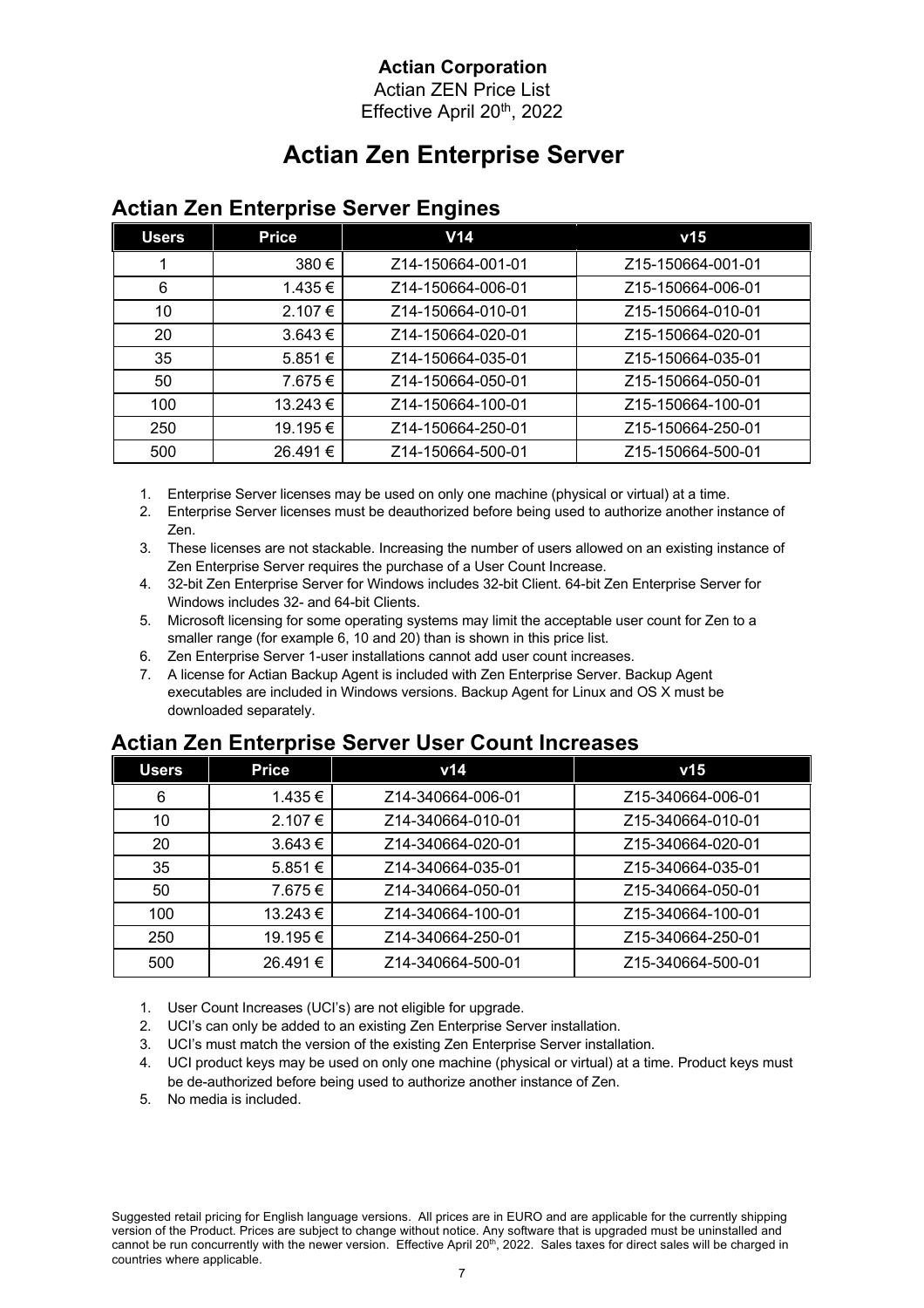Actian ZEN Price List Effective April 20th, 2022

| . .          |              |                     |                     |  |
|--------------|--------------|---------------------|---------------------|--|
| <b>Users</b> | <b>Price</b> | From v13 to v14     | From v14 to v15     |  |
| 6            | 763€         | Z14-810664-006-1-01 | Z15-810664-006-1-01 |  |
| 10           | 1.051 €      | Z14-810664-010-1-01 | Z15-810664-010-1-01 |  |
| 20           | 1.819€       | Z14-810664-020-1-01 | Z15-810664-020-1-01 |  |
| 35           | 2.971€       | Z14-810664-035-1-01 | Z15-810664-035-1-01 |  |
| 50           | $3.835 \in$  | Z14-810664-050-1-01 | Z15-810664-050-1-01 |  |
| 100          | 6.619 €      | Z14-810664-100-1-01 | Z15-810664-100-1-01 |  |
| 250          | $9.595 \in$  | Z14-810664-250-1-01 | Z15-810664-250-1-01 |  |
| 500          | 13.243 €     | Z14-810664-500-1-01 | Z15-810664-500-1-01 |  |

#### **Actian Zen Enterprise Server Upgrades**

- 1. Proof of purchase of installed version of Zen Enterprise Server (the version being upgraded) is required.
- 2. Upgrades must be of the same user count or one level higher than the installed base server license. Reducing user count during an upgrade is not allowed. Upgrade to Zen/PSQL Server 1 user is not available.
- 3. UCI's are not eligible for upgrade.
- 4. It is permissible, based on user count, to upgrade to the next level user count. Validation is required to upgrade to the next level.
- 5. Upgrades are applicable across OS platforms (from Linux or OS X to Windows).
- 6. Any Zen Enterprise Server license that is upgraded must be deauthorized and may not be re-authorized or run concurrently with the Zen Enterprise upgrade license.
- 7. Downgrades are not allowed.

| <b>Users</b> | <b>Price</b> | v14                  | v15                  |
|--------------|--------------|----------------------|----------------------|
| 6            | 2.203€       | APCZ14-150664-006-01 | APCZ15-150664-006-01 |
| 10           | $3.163 \in$  | APCZ14-150664-010-01 | APCZ15-150664-010-01 |
| 20           | $5.467 \in$  | APCZ14-150664-025-01 | APCZ15-150664-020-01 |
| 35           | 8.827 €      | APCZ14-150664-035-01 | APCZ15-150664-035-01 |
| 50           | 11.515€      | APCZ14-150664-050-01 | APCZ15-150664-050-01 |
| 100          | 19.867 €     | APCZ14-150664-100-01 | APCZ15-150664-100-01 |
| 250          | 29.851€      | APCZ14-150664-250-01 | APCZ15-150664-250-01 |
| 500          | 39.739€      | APCZ14-150664-500-01 | APCZ15-150664-500-01 |

#### **Actian Zen Enterprise Server Active-Passive Cluster**

1. The key delivered with Active-Passive Cluster licenses may be authorized on two separate machines (physical or virtual). The Active-Passive Cluster license is designed to support failover scenarios where one Zen system is active, and another is passive. The Active-Passive Cluster license may only be used on one active system at a time.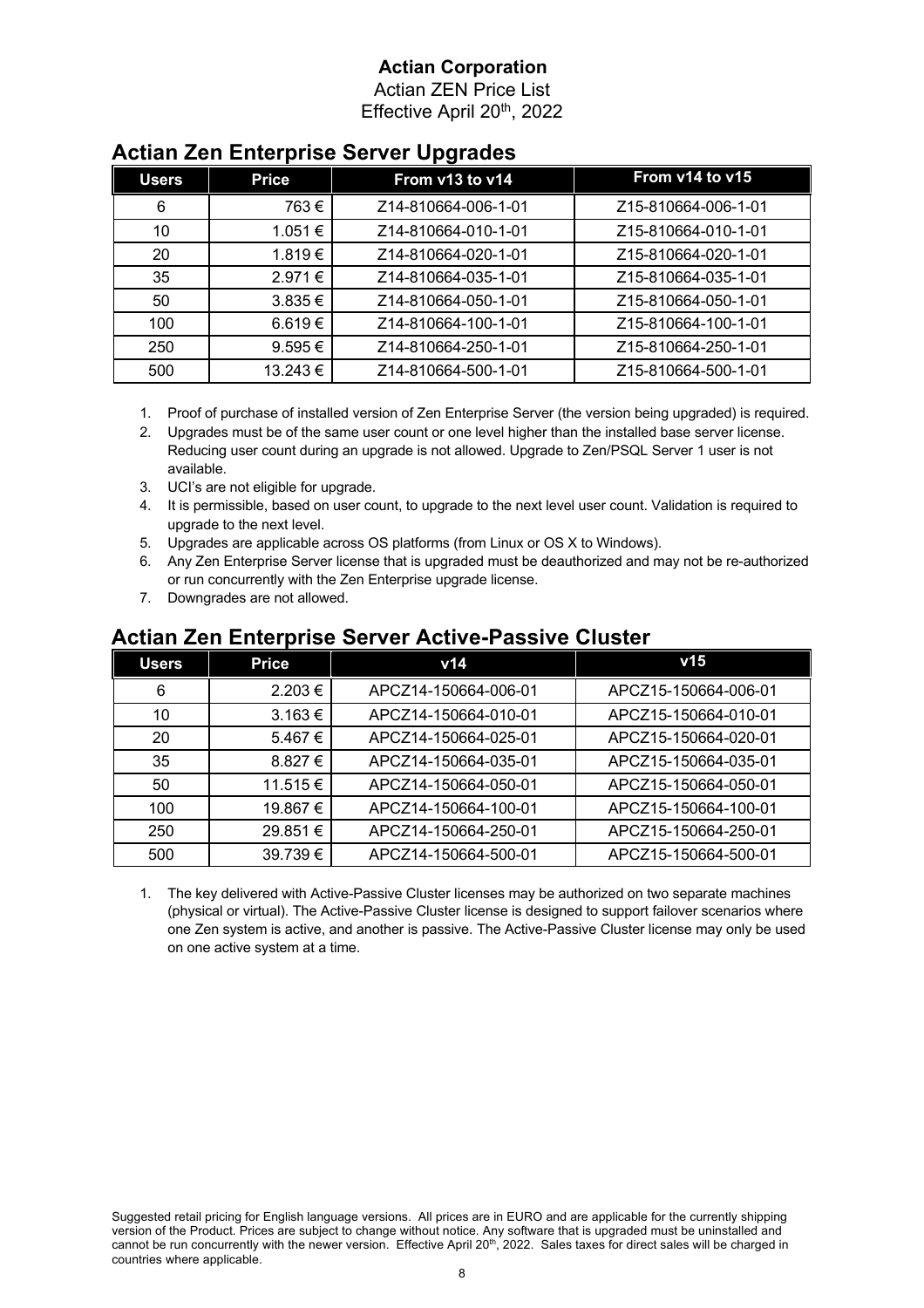Actian ZEN Price List Effective April 20<sup>th</sup>, 2022

# **Actian Workgroup Server**

## **Actian Zen Workgroup**

| <b>Users</b>             | <b>Price</b> | v14               | V15               |
|--------------------------|--------------|-------------------|-------------------|
| 1 User Workgroup License | 96€          | Z14-130058-001-01 | Z15-130058-001-01 |
| 3 User Workgroup License | 288€         | Z14-130058-003-01 | Z15-130058-003-01 |
| 5 User Workgroup License | 480 €        | Z14-130058-005-01 | Z15-130058-005-01 |

1. Zen Workgroup licenses may be used on only one machine (physical or virtual) at a time.

2. Zen Workgroup licenses are required to be authorized on each machine where data is accessed by the Zen Workgroup engine. For example, a 5-user Workgroup license will allow 5 concurrent users to access one Zen Workgroup on one machine acting as a database server.

- 3. Enabling additional machines in a network to act as database servers requires the purchase of additional Workgroup licenses.
- 4. Additional machines that need a Zen Workgroup engine to run locally will be required to purchase additional Workgroup licenses.
- 5. The maximum allowable user count for each Workgroup engine is 5. If additional users need to access the zen database engine, an Enterprise Server license is required.
- 6. Available for Windows 32-bit only and not eligible for upgrades.

## **Actian Zen Workgroup User Count Increases**

| <b>Users</b>                 | Price | v14               | v15               |
|------------------------------|-------|-------------------|-------------------|
| 1 User Workgroup UCI License | 96 €  | Z14-340058-001-01 | Z15-340058-001-01 |
| 2 User Workgroup UCI License | 192 € | Z14-340058-002-01 | Z15-340058-002-01 |

- 1. Increasing the number of concurrent users allowed requires the purchase of Workgroup User Count Increases (UCI's). Maximum allowable user count for each Workgroup engine is 5. If additional users need to access the Zen database engine, an Enterprise Server license is required.
- 2. UCIs can only be added to an existing licensed Zen Workgroup installation of the same version.
- 3. Available for Windows 32-bit only and not eligible for upgrades.

## **Actian Zen Workgroup Deployment**

| <b>Users</b>                                   | <b>Price</b>        | v14           | V15           |
|------------------------------------------------|---------------------|---------------|---------------|
| 25 Count - Workgroup Deployment License        | $2.160 \in$         | Z14-130053-01 | Z15-130053-01 |
| 100 Count - Workgroup Deployment License       | $8.160 \in$         | Z14-130053-01 | Z15-130053-01 |
| 1000 Count - Workgroup Deployment License      | 72.000 €            | Z14-130057-01 | Z15-130057-01 |
| Unlimited Count - Workgroup Deployment License | Call for<br>pricing | Z14-130059-01 | Z15-130059-01 |

1. Workgroup Deployment Licenses may be used to deploy multiple User Counts of 1, 3 and 5, and User Count Increases of 1 and 2.

2. Workgroup Deployment Packs used to create Workgroup licenses must be added to the Workgroup Deployment Portal at http://deploy.pervasive.com.

3. Internet access and registration may be required for product authorization or license distribution of Deployment Pack licenses.

4. Available for Windows 32-bit only and not eligible for upgrades.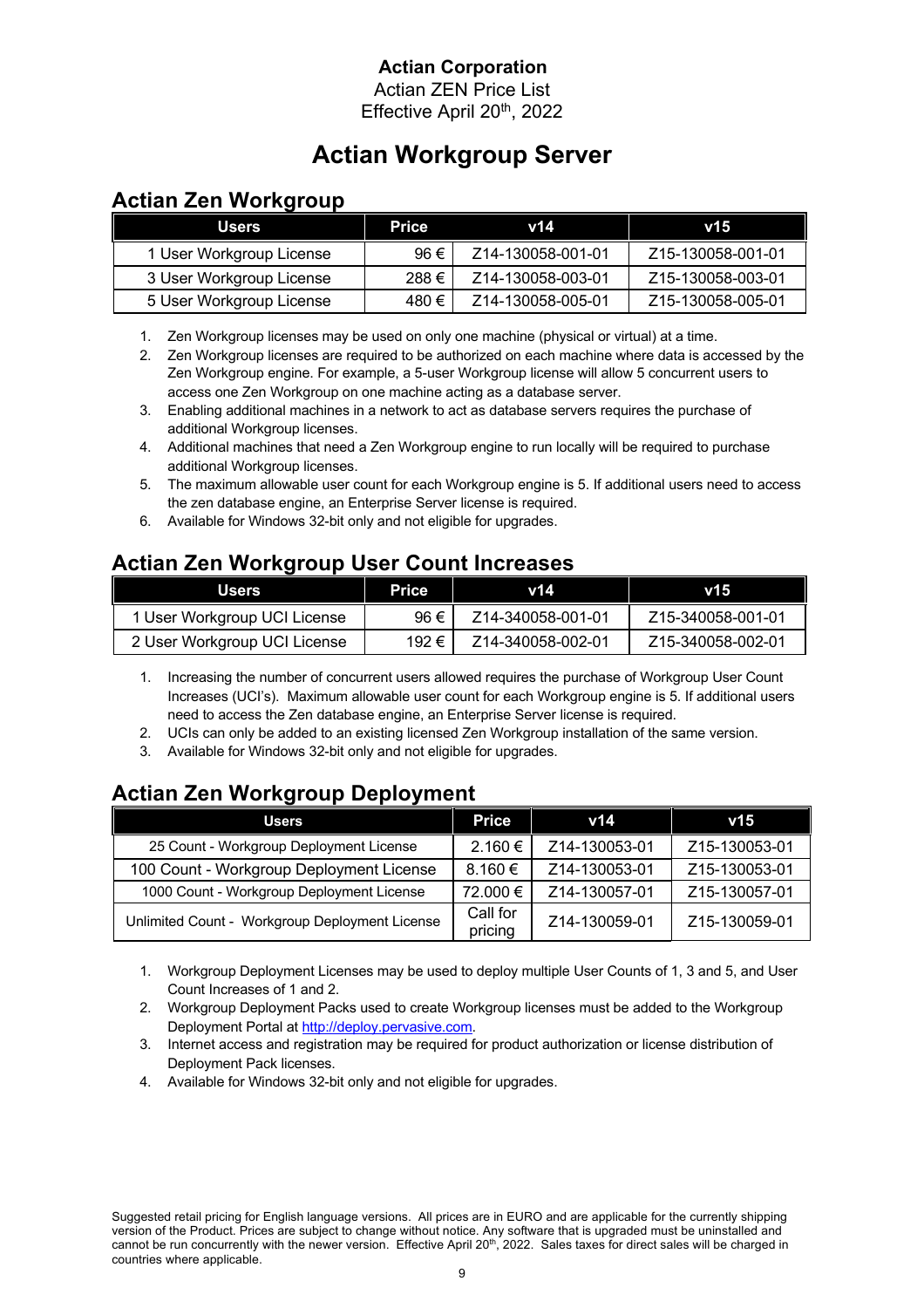Actian ZEN Price List Effective April 20th, 2022

# **Actian Edge Server and Core**

### **Actian Zen Edge Server**

| <b>Users</b>                                    | Price       | v14           | v15           |
|-------------------------------------------------|-------------|---------------|---------------|
| 100 Count - Zen Edge Server Deployment License  | 2.491€      | Z14-160055-01 | Z15-160055-01 |
| 250 Count - Zen Edge Server Deployment License  | $5.563 \in$ | Z14-160056-01 | Z15-160056-01 |
| 1000 Count - Zen Edge Server Deployment License | 19.195 €    | Z14-160057-01 | Z15-160057-01 |

- 1. Zen Edge Server Deployment Licenses (100, 250, 1000) are available directly from Actian or through authorized distributors
- 2. Zen Edge Server Deployment Licenses may be used to deploy multiple Use Counts of 1-10 users, and User Count Increases of 1 and 2.
- 3. The maximum allowable user count for Zen Edge Server is 10.
- 4. Zen Edge Server Deployment Packs used to create licenses must be added to the Deployment Portal at http://deploy.pervasive.com

# **Actian Zen Core**

| <b>Copies</b>           | v14                  | v15                  |
|-------------------------|----------------------|----------------------|
| Zen Core 100 Copies     | Z14-170664-100-01    | Z15-170664-100-01    |
| Zen Core 500 Copies     | Z14-170664-500-01    | Z15-170664-500-01    |
| Zen Core 1000 Copies    | Z14-170664-1000-01   | Z15-170664-1000-01   |
| Zen Core 10.000 Copies  | Z14-750664-10000-01  | Z15-750664-10000-01  |
| Zen Core 100.000 Copies | Z14-170664-100000-01 | Z15-170664-100000-01 |

1. Zen Core is now royalty free for development and distribution. Customers may complete the form online to download Zen Core.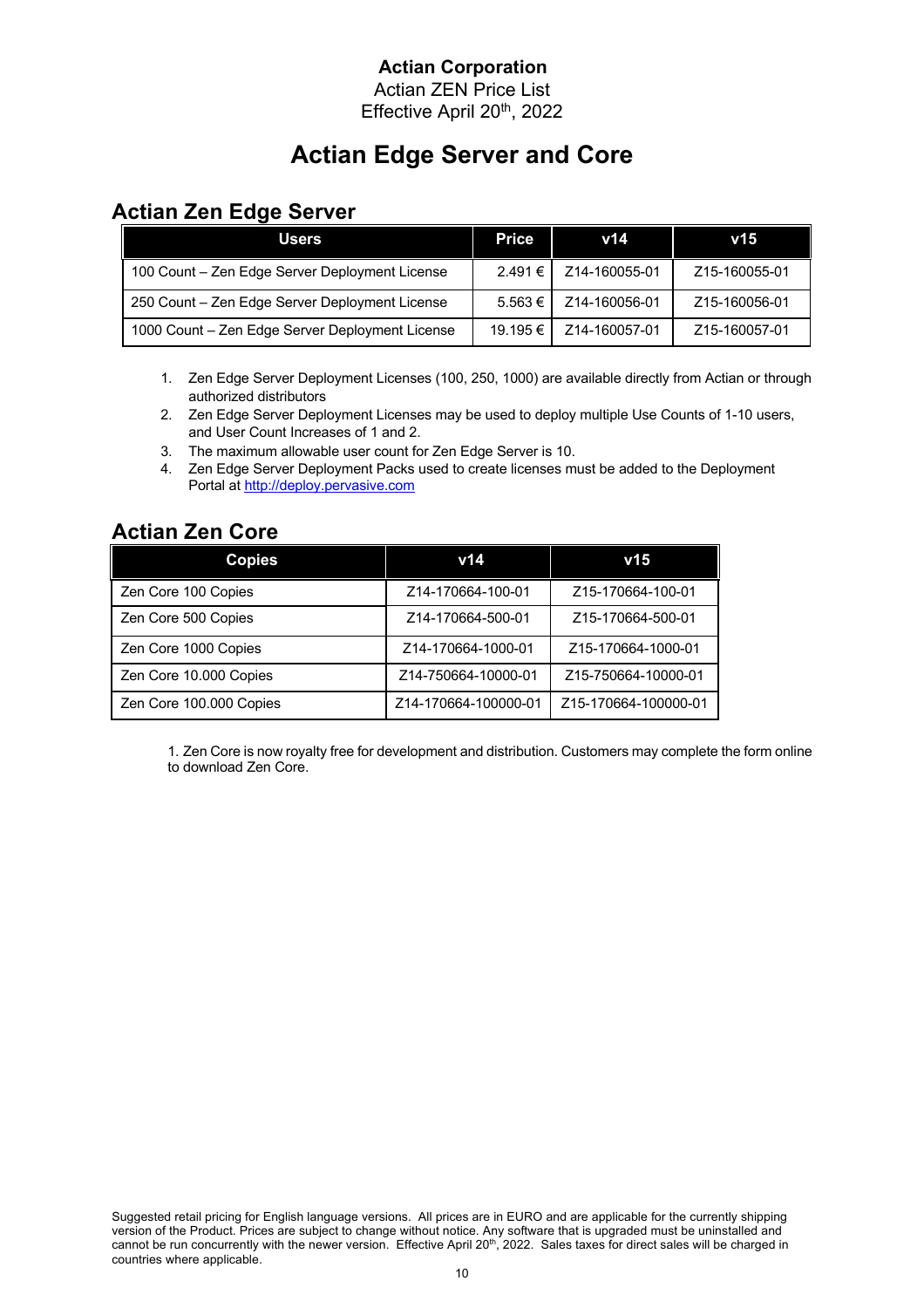Actian ZEN Price List Effective April 20th, 2022

# **Actian Zen v13**

#### **Actian Zen v13 Server User Count Increases**

| <b>Users</b> | <b>Price</b> | <b>Windows, Linux, Mac OS</b> |
|--------------|--------------|-------------------------------|
| 6            | 1.915 €      | P13-340664-006-01             |
| 10           | 2.779€       | P13-340664-010-01             |
| 20           | 4.795€       | P13-340664-020-01             |
| 35           | 7.675€       | P13-340664-035-01             |
| 50           | 9.979€       | P13-340664-050-01             |
| 100          | 17.275 €     | P13-340664-100-01             |
| 250          | 24.955€      | P13-340664-250-01             |
| 500          | 34.459€      | P13-340664-500-01             |

1. User Count Increases (UCI's) are not eligible for upgrade.

- 2. UCI's can only be added to an existing PSQL Server installation.
- 3. PSQL UCI's must match the version of the existing PSQL Server installation.
- 4. A single product key authorizing a UCI will support Windows, Linux and OS X platforms.
- 5. UCI product keys may be used on only one machine (physical or virtual) at a time. Product keys must be deauthorized before being used to authorize another instance of PSQL.
- 6. No media is included.
- 7. No downgrades.

# **Actian Zen v13 Workgroup User Count Increases**

| Users                        | Price | <b>Windows</b>                 |
|------------------------------|-------|--------------------------------|
| 1 User Workgroup UCI License | 125 € | P <sub>13</sub> -340058-001-01 |
| 2 User Workgroup UCI License | 250€  | P <sub>13</sub> -340058-002-01 |

1. Increasing the number of concurrent users allowed requires the purchase of Workgroup User Count Increases (UCI's). Maximum allowable user count for Workgroup is 5.

- 2. UCIs can only be added to an existing licensed Zen Workgroup installation.
- 3. No Media is included.
- 4. No downgrades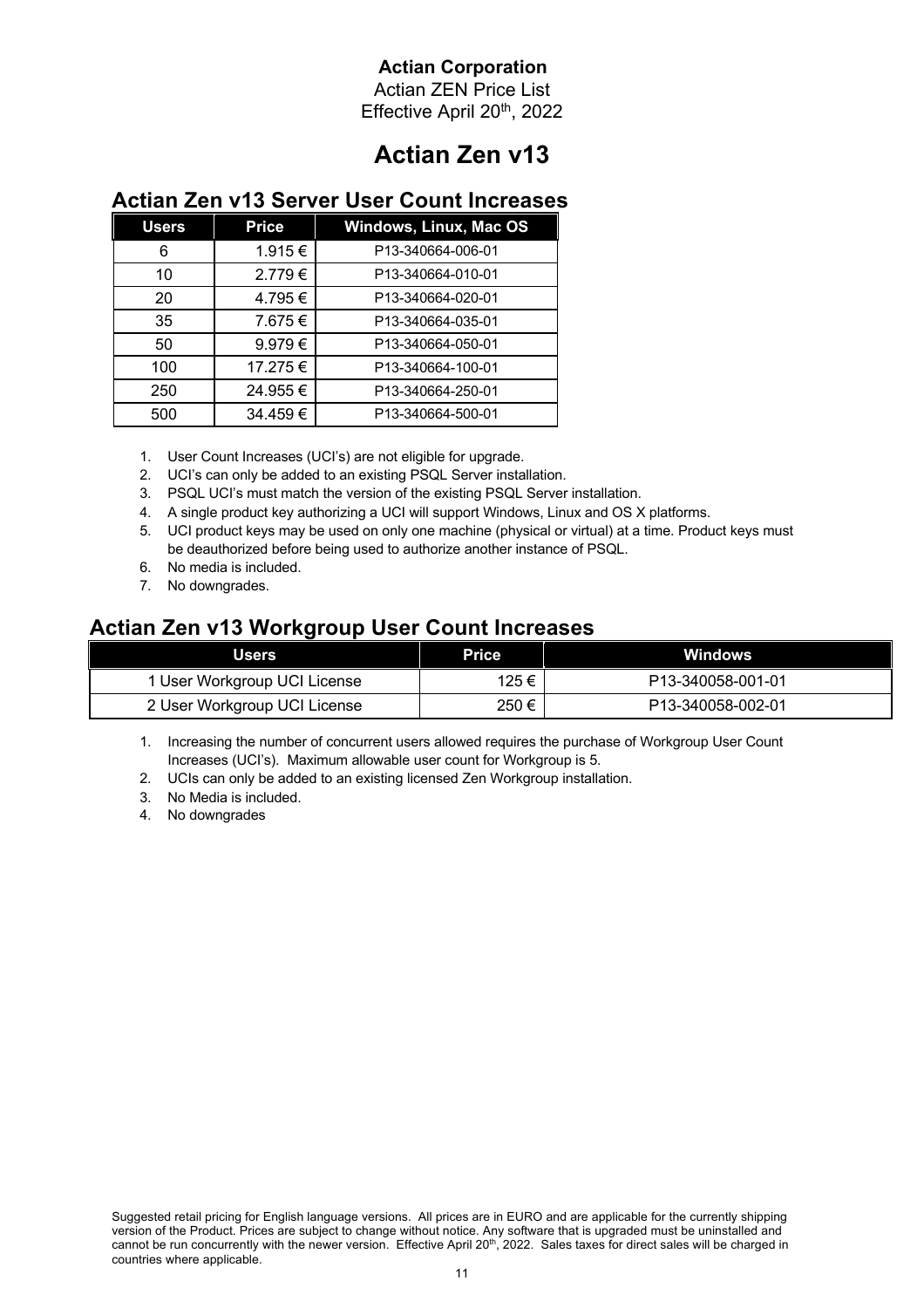Actian ZEN Price List Effective April 20th, 2022

# **Actian Btrieve 12**

### **Actian Btrieve 12 Limited Distribution License**

| <b>Users</b>                              | <b>Price</b>     | <b>Windows</b> |
|-------------------------------------------|------------------|----------------|
| 1000 Count - Limited Distribution License | Call for pricing | B12-130057-01  |

- 1. Limited Distribution Licenses for Btrieve 12 are available directly from Actian or through authorized distributors.
- 2. Btrieve 12 Deployment Packs may be used to deploy multiple User Counts from 1 to 1000.
- 3. Btrieve 12 Deployment Packs used to create licenses must be added to the Deployment Portal at http://deploy.pervasive.com.
- 4. Internet access and registration may be required for product authorization or license distribution of Deployment Pack licenses.
- 5. Btrieve 12 requires a minimum of a 1-user license for every installation. Systems enabling access by more than one user require licensing for the appropriate number of concurrent users. Some examples are:
	- a. Five copies of Btrieve 12 installed means a minimum of five 1-user licenses.
	- b. Five Btrieve 12 installations connecting to another machine acting as a server and supporting 5 concurrent users means five 1-user licenses and one 5-user license.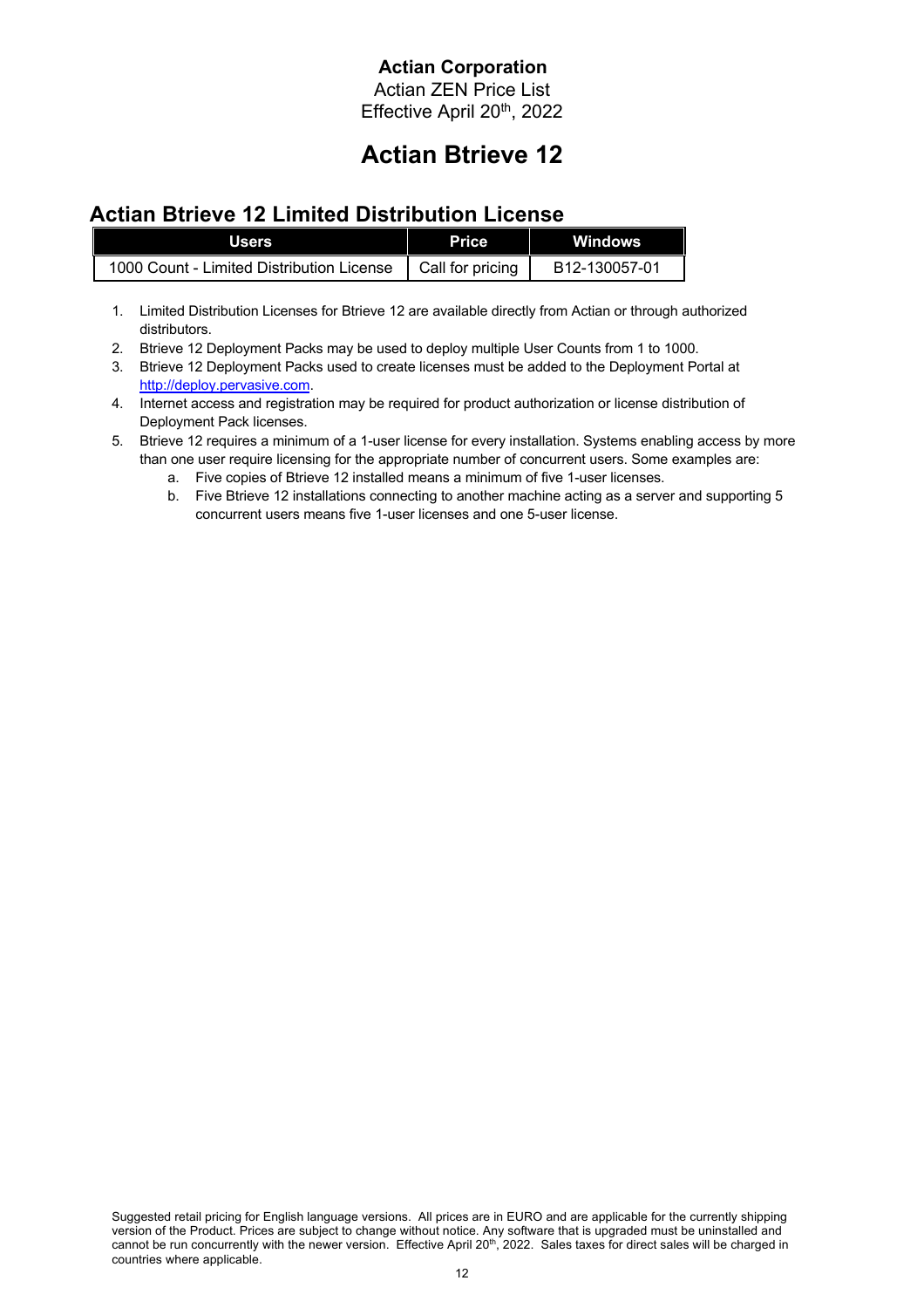Actian ZEN Price List Effective April 20th, 2022

# **Actian Zen Insurance**

#### **Actian Zen Enterprise Server Insurance Base License**

| <b>Users</b> | <b>Price</b> | v14                         | v15                 |
|--------------|--------------|-----------------------------|---------------------|
| -50          |              | 475 € I INS14-150664-050-01 | INS15-150664-050-01 |
| 250          | $955 \in I$  | INS14-150664-250-01         | INS15-150664-250-01 |

#### **Actian Zen Enterprise Server Insurance User Count Increase**

| <b>Users</b> | <b>Price</b> | v14                 | V15                 |
|--------------|--------------|---------------------|---------------------|
| 50           | 475€ I       | INS14-340664-050-01 | INS15-340664-050-01 |
| 250          | 955 €        | INS14-340664-250-01 | INS15-340664-250-01 |

### **Actian Zen Cloud Server Insurance Base License**

| Size   | Price       | v14                    | V15                    |
|--------|-------------|------------------------|------------------------|
| Medium | 1.531 €     | INS14CLD-150620-000-01 | INS15CLD-150620-000-01 |
| Large  | $2.107 \in$ | INS14CLD-150650-000-01 | INS15CLD-150650-000-01 |

1. Zen Insurance may be used up to three times with a maximum term of seven days each time.

2. Zen Insurance may be used on three different machines at the same time, on one machine three times, or a combination of one and two machines so long as the number of uses does not exceed three.

3. To increase the number of users covered with Zen Server Insurance, purchase Zen Server Insurance User Count Increases.

4. To increase the data in use covered with Zen Cloud Server Insurance, purchase time-limited data in use increases or time-limited session count increase.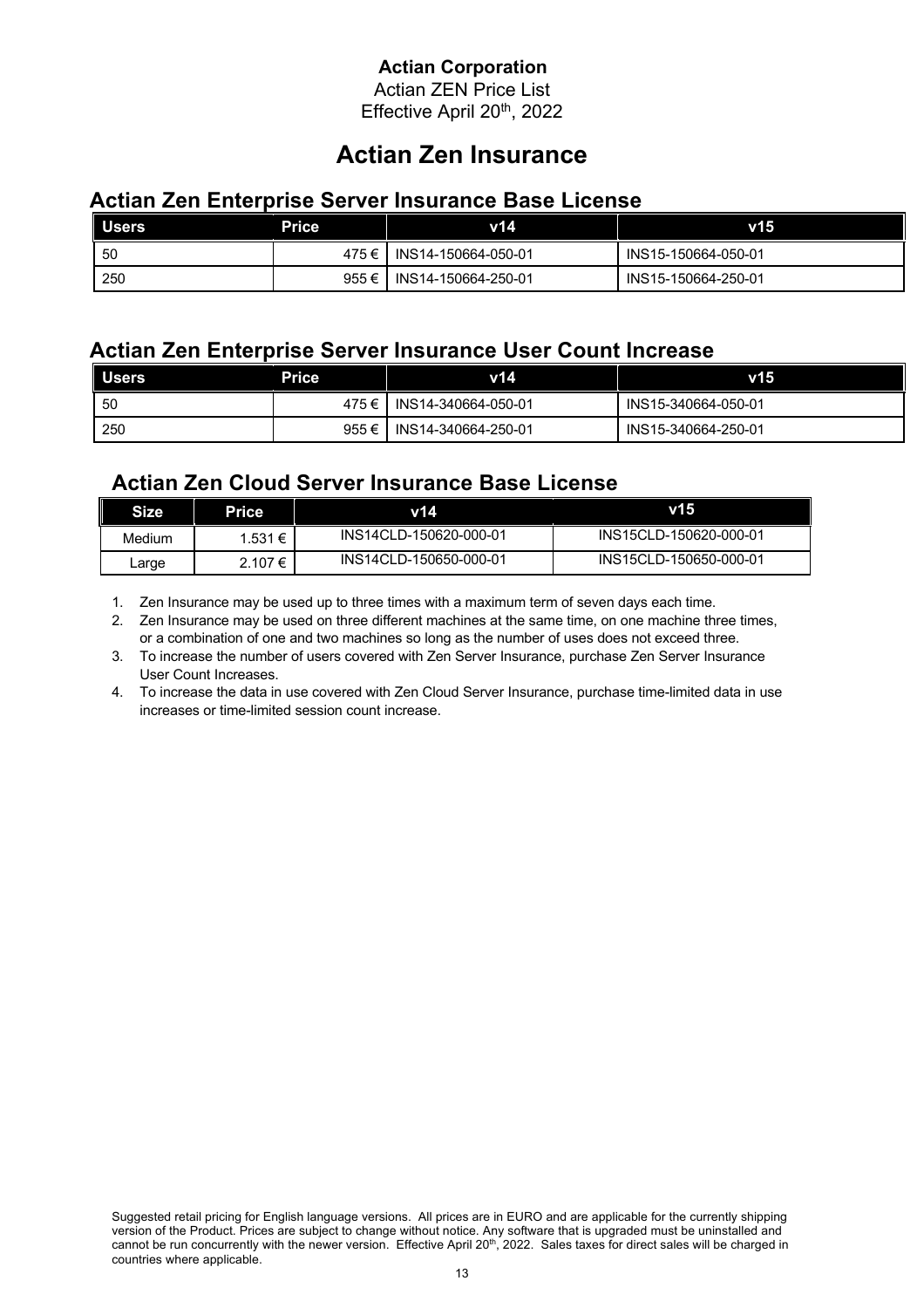Actian ZEN Price List Effective April 20th, 2022

# **Actian Zen Bundles**

#### **Actian Zen Software Developers Bundle – 1 Year Subscription**

| <b>Products Bundled</b>                      | <b>Price</b> | v14            | v15            |
|----------------------------------------------|--------------|----------------|----------------|
| Actian Zen v14 Developers Bundle             | 795€         | Z14-DEV-BUNDLE | Z15-DEV-BUNDLE |
| Zen v14 Cloud Server Engine Small (20<br>GB) | Included     | Included       | Included       |
| Zen v14 Enterprise Server - 6 users          | Included     | Included       | Included       |
| Zen v14 Edge Server - 100 users              | Included     | Included       | Included       |
| Zen v14 Workgroup - 5 users                  | Included     | Included       | Included       |
| Zen v14 Core - 100 Copies                    | Included     | Included       | Included       |

1. Actian Zen Developer's Bundle includes licenses for Zen Cloud Server, Zen Enterprise Server, Zen Edge Server and Zen Workgroup.

2. The license term for the Zen Developer's Bundle is one year. License expire 365 days after they are created.

3. Zen Workgroup is available for Windows only.

4. All Zen licenses are restricted to development use only.

5. Upgrades are not available for Zen Developers Bundle.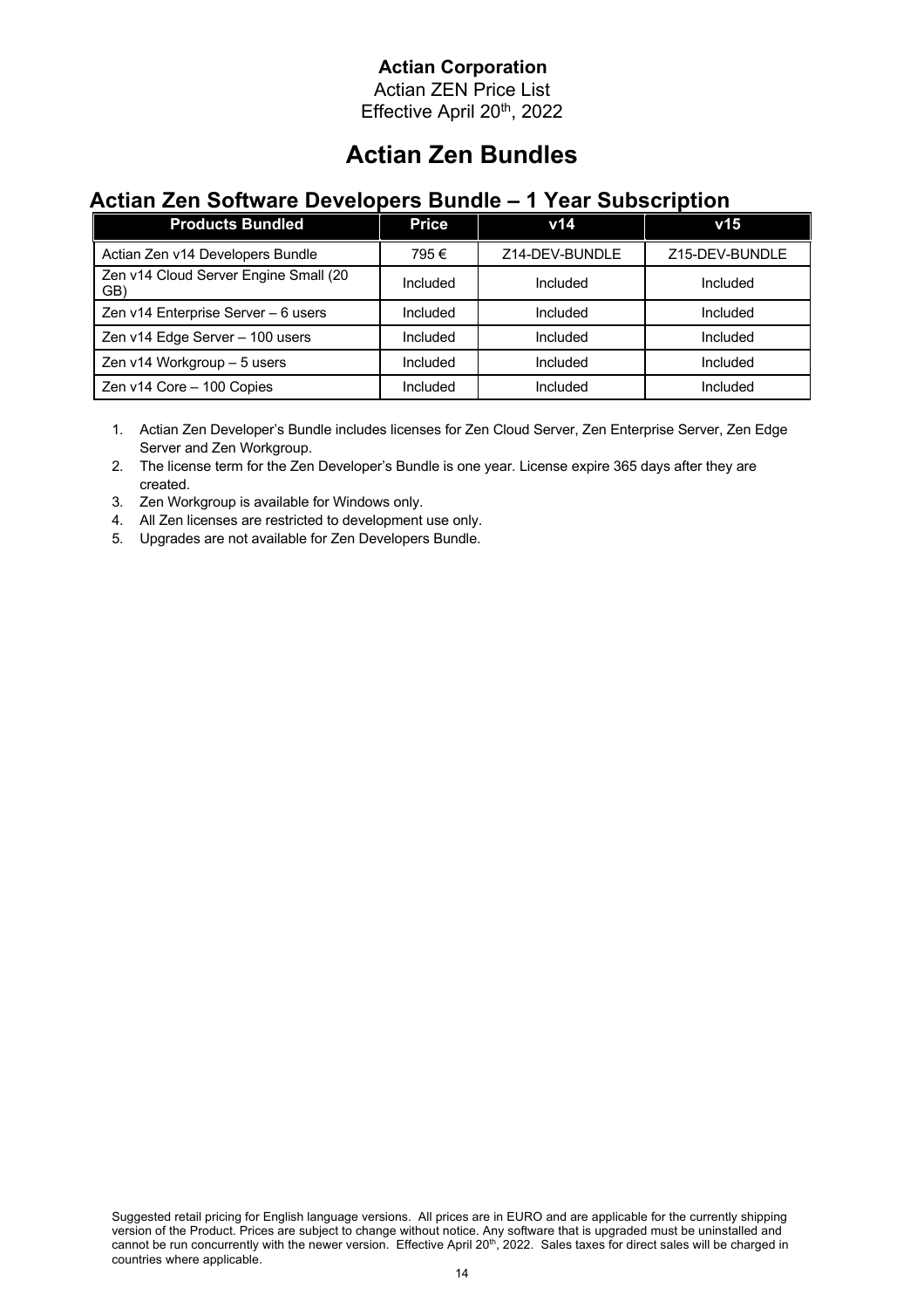Actian ZEN Price List Effective April 20<sup>th</sup>, 2022

# **Actian Zen Security Solutions**

### **Actian AuditMaster**

|                                             | <b>Part Number</b> | Price       |
|---------------------------------------------|--------------------|-------------|
| AuditMaster 13 for Windows (32- and 64-bit) | AM-962051-05       | $3.240 \in$ |
| AuditMaster 14 for Windows (32- and 64-bit) | AM-962051-06       | 2.491€      |

- 1. AuditMaster is the database auditing tool that can be immediately used with Zen without changes to the application. AuditMaster data sheet is available online at: https://www.actian.com/wpcontent/uploads/2020/02/DS28-0320-AuditMaster.pdf?id=19055
- 2. For use with Actian Zen Enterprise Server or Actian Zen Core Server. AuditMaster version must match the version of Actian Zen Server and Actian Cloud Server.
- 3. AuditMaster is licensed on a per Zen Server (Enterprise or Cloud) basis regardless of user count.

## **Actian DataExchange Real-Time Backup Edition**

|                                                                              | <b>Part Number</b> | <b>Price</b> |
|------------------------------------------------------------------------------|--------------------|--------------|
| DataExchange v13 Real-Time Backup for Zen Server (Windows 32-<br>and 64-bit) | DX-950651-06       | 3.240€       |
| DataExchange v14 Real-Time Backup for Zen Server (Windows 32-<br>and 64-bit) | DX-950651-07       | 2.491 €      |

- 1. DataExchange is a replication tool that provides a simple to use solution for securing and protecting mission-critical data from application downtime and data loss. DataExchange data sheet is available online at: https://www.actian.com/wp-content/uploads/2020/02/DS29-0320- DataExchange.pdf?id=19057
- 
- 2. For use with Zen Enterprise Server or Zen Cloud Server.<br>3. DataExchange Real-Time Backup is restricted to one-wa DataExchange Real-Time Backup is restricted to one-way replication between two Zen Server (Enterprise or Cloud) engines only. DataExchange Real-Time Backup Edition includes one (1) DataExchangelicenseforusewithtwo(2)Zen Serverengines(primaryandbackup).
- 4. TheZenbackupdatabasecanbeaZenEnterpriseServerorZenCloudServerwithuser countor data size determined by the customer's business requirements.
- 5. DataExchange Real-Time Backup Edition does not include a Zen database license. Purchasers of DataExchange Real-Time Backup must provide or purchase both a primary and backup Zen Enterprise Server/Zen Cloud Server licenses.
- 6. The DataExchange version must match the version of the Actian Zen Enterprise Server or Actian Zen Cloud Server.
- 7. DataExchange is licensed on a per Zen Server engine basis regardless of user count.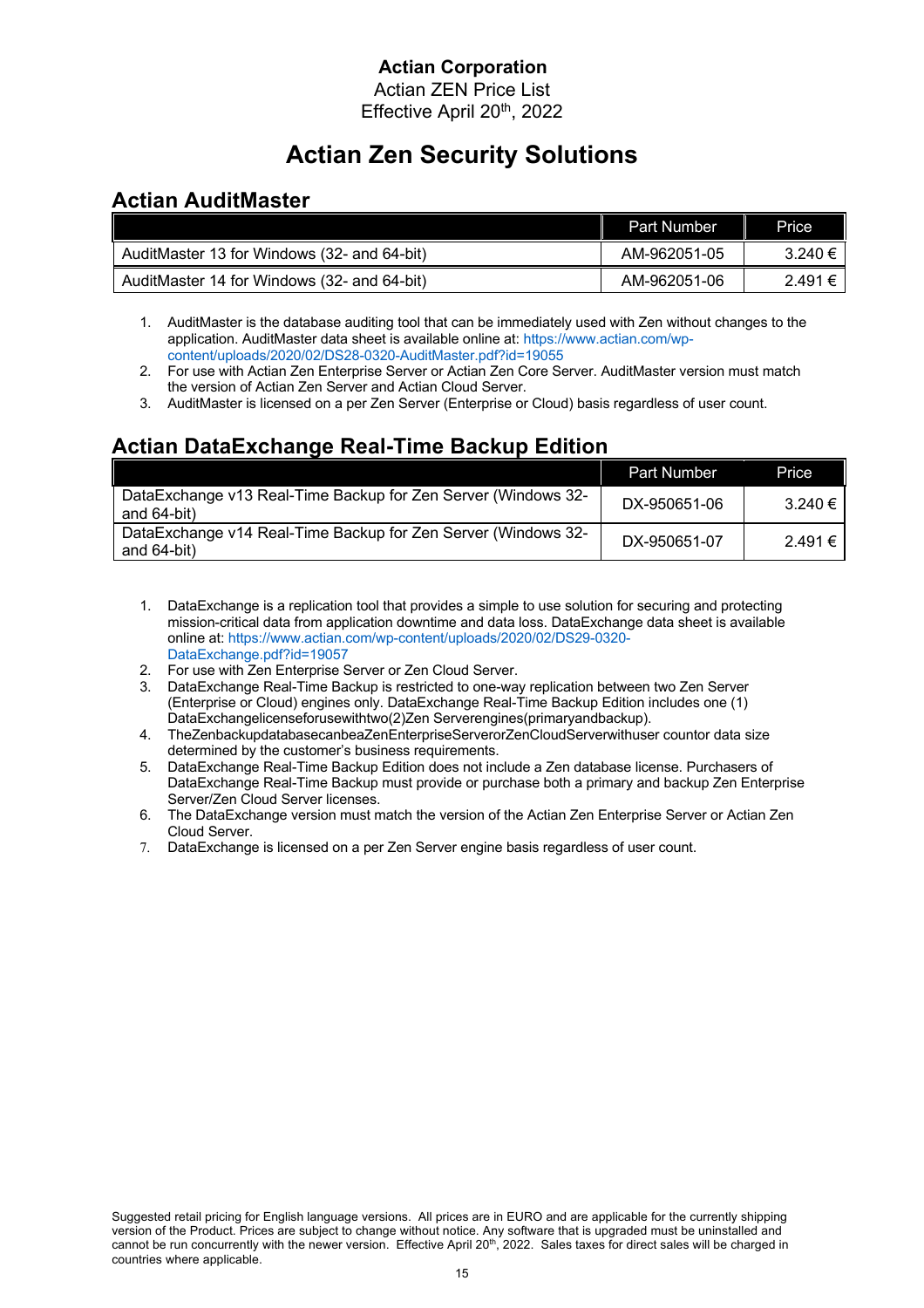Actian ZEN Price List Effective April 20th, 2022

## **Actian DataExchange Data Synchronization Edition**

|                                                                                                    | <b>Part Number</b> | <b>Price</b> |
|----------------------------------------------------------------------------------------------------|--------------------|--------------|
| DataExchange 13 Data Syncrhonisation Edition for Zen Enterprise<br>Server (Windows 32- and 64-bit) | DX-951251-06       | 3.240 €      |
| DataExchange 14 Data Syncrhonisation Edition for Zen Enterprise<br>Server (Windows 32- and 64-bit) | DX-951251-07       | 2.491€       |

- 1. DataExchange is a replication tool that provides a simple to use solution for securing and protecting mission-critical data from application downtime and data loss. DataExchange data sheet is available online at: https://www.actian.com/wp-content/uploads/2020/02/DS29-0320- DataExchange.pdf?id=19057
- 2. For use with Zen Enterprise Server or Zen Cloud Server
- 3. DataExchange Data Synchronization Edition allows for two-way replication between two or more Zen Server (Enterprise or Cloud) engines.
- 4. DataExchange Data Synchronization Edition licenses are required for each Zen Server engine participating in a replication network. For example, if you have three Zen Server engines in your replication network, you need three copies of DataExchange Data Synchronization - one for each Zen Server engine.
- 5. DataExchange Synchronization Edition supports only Btrieve level replication.
- 6. The DataExchange version must match the version of the Actian Zen Enterprise Server or Actian ZenCloud Server.
- 7. DataExchange is licensed on a per server basis regardless of user count.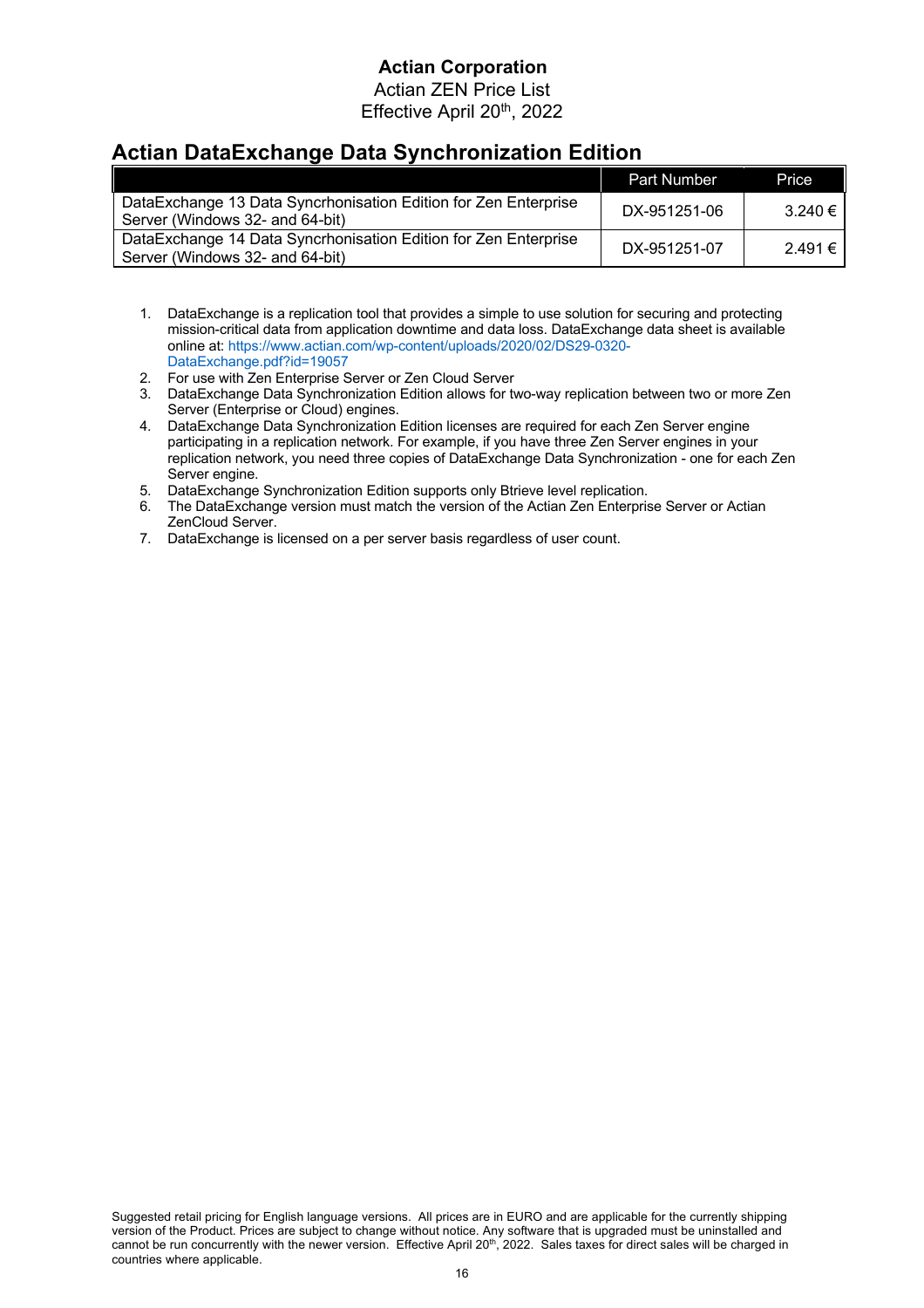Actian ZEN Price List Effective April 20th, 2022

# **Actian Zen Support**

### **Actian Zen Annual Support Offerings**

| Zen v14 and v14 - Workgroup, Enterprise Server, Cloud Server | <b>Part Number</b> | Price            |
|--------------------------------------------------------------|--------------------|------------------|
| Bronze – 12 months or 5 Service Tickets                      | 60-310001-04       | 1.000 €          |
| Silver – 12 months or 10 Service Tickets                     | 60-310002-04       | 1.800 €          |
| Gold – 12 months or 30 Service Tickets                       | 60-310003-01       | 5.000 €          |
| Platinum – 12 months with Unlimited Service Tickets          | 60-310007-01       | Call for Pricing |
|                                                              |                    |                  |
| Zen v14 and v15 - Core and Edge Server                       | <b>Part Number</b> | Price            |
| Bronze – 12 months or 5 Service Tickets                      | 60-320001-06       | 2.000 €          |
| Silver - 12 months or 10 Service Tickets                     | 60-320002-06       | 3.600 €          |
| Gold – 12 months or 30 Service Tickets                       | 60-320003-03       | 10.000 €         |

| Zen v13 - Workgroup, Enterprise Server, Cloud Server | Part Number  | Price            |
|------------------------------------------------------|--------------|------------------|
| Bronze – 12 months or 5 Service Tickets              | 60-310001-05 | 3.000 €          |
| Silver – 12 months or 10 Service Tickets             | 60-310002-05 | 5.400 €          |
| Gold – 12 months or 30 Service Tickets               | 60-310003-02 | 15.000 €         |
| Platinum – 12 months with Unlimited Service Tickets  | 60-310007-02 | Call for Pricing |

## **Actian Zen Per Incident Support**

|                                                                              | <b>Part Number</b> | <b>Price</b> |
|------------------------------------------------------------------------------|--------------------|--------------|
| Electronic/Per Incident - Zen v15 Core and Zen v15 Edge Server               | 60-320015-11       | 250€         |
| Electronic/Per Incident - Zen v15 Workgroup, Enterprise Server, Cloud Server | 60-310015-10       | 250€         |
| Voice/Per Incident - Zen v15 Workgroup, Enterprise Server, Cloud Server      | 60-310015-10       | 250€         |
| Electronic/Per Incident - Zen v14 Core, Zen v14 Edge Server                  | 60-320015-10       | 500€         |
| Electronic/Per Incident - Zen v14 Workgroup, Enterprise Server, Cloud Server | 60-310015-09       | 500€         |
| Voice/Per Incident - Zen v14 Workgroup, Enterprise Server, Cloud Server      | 60-310000-09       | 500€         |
| Electronic/Per Incident - Zen v13 Core and Zen v13 Edge Server               | 60-320015-08       | 750€         |
| Electronic/Per Incident - Zen v13 Workgroup, Enterprise Server, Cloud Server | 60-310000-07       | 750€         |
| Voice/Per Incident - Zen v13 Workgroup, Enterprise Server, Cloud Server      | 60-310000-07       | 750€         |

- 1. Only products in this Price List are eligible for support.
- 2. For other than Per Incident support, contract terms for database support are for 12 months or until the resolution of the allocated service tickets, whichever comes first.
- 3. Per Incident, Bronze, and Silver support offerings are not eligible for discount.
- 4. For more information on Support Offerings and operating systems supported for PSQL, please visit http://supportservices.actian.com/support-services/support

## **Actian Zen Licensing Support**